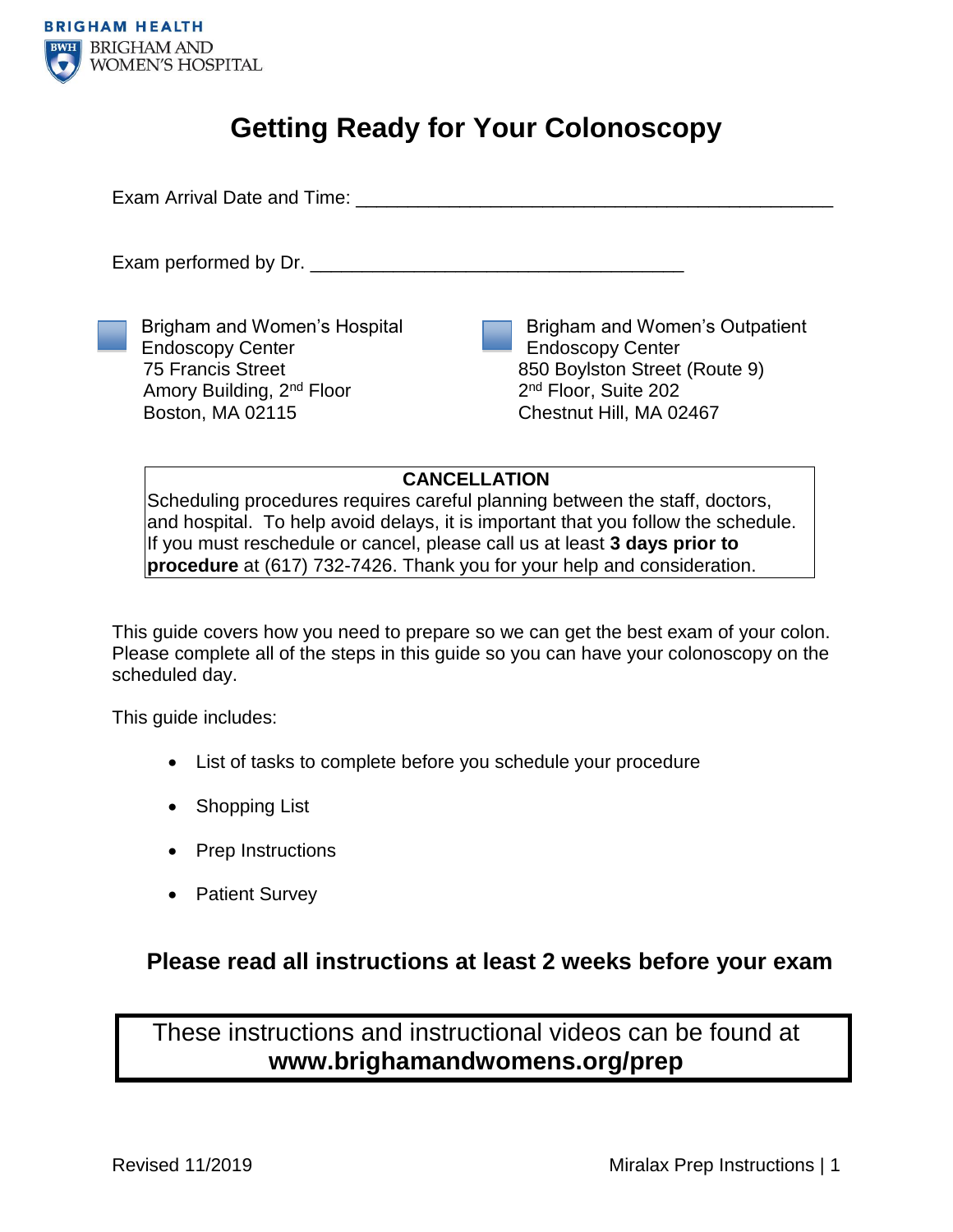

### **Medical Words Used in this Guide**

Some words in this guide may be new to you. Let's go over what these words mean.

### **Colon**

When food is turned into solid waste, the solid waste passes though the colon. The colon removes salt and water from the solid waste. Tumors and other health conditions can affect the colon.

### **Colonoscopy**

A test to look inside your body at the colon to see if you have tumors or other health conditions that are affecting the proper functioning of your colon.

#### **Laxative**

A medication that helps you move your bowels.

## **Why Proper Colon Cleaning Is Needed**

Food and liquids can stay in your body for a long time. If there is food still in your system when you get your colonoscopy, the food can get in the way of seeing any problems that may exist, like tumors.

### *The doctor will get the best pictures of your colon when it is completely empty.*

The doctor will be able to tell right away if your colon is empty. If your colon is not completely empty, you will not be able to complete the exam. You will need to reschedule the exam and go through the preparation steps again.

### **Important Contact Info**

- If you have questions about the prep instructions or your procedure Monday-Friday (excluding holidays) between 8:00 am and 4:30 pm, please call **617-525-6814**.
- If you are calling Monday-Friday after 4:30pm, during the weekend or on a holiday, please call **617-732-7426 and select option 2**. Before calling, please review our Frequently Asked Questions (FAQ) at brighamandwomens.org/prep.
- If you need to reschedule your exam for any reason, please call **617-732-7426**.
- If you need medical help now, call **911** or go to the nearest **Emergency Room**.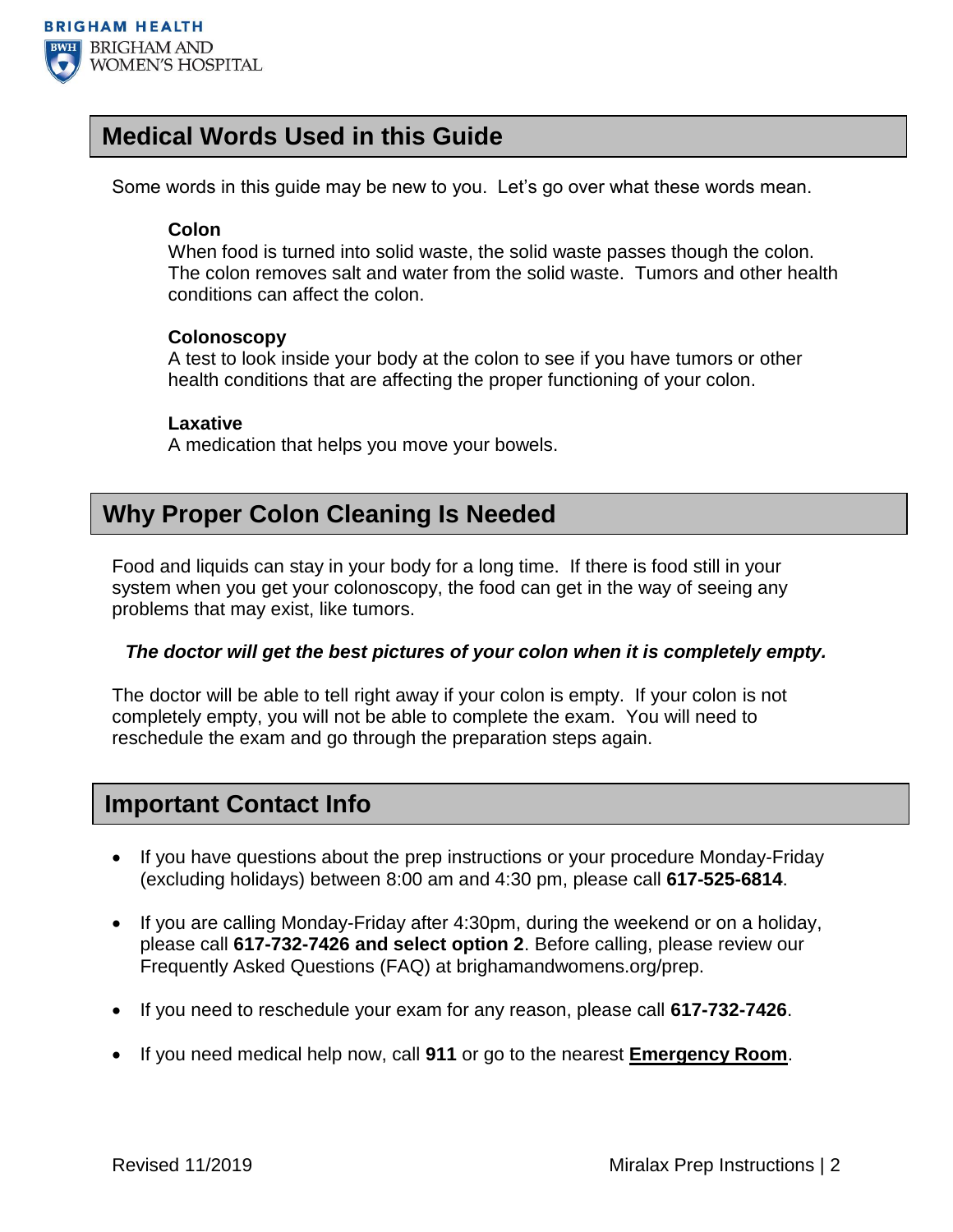

# **What You Need to Do Before You Arrive For Your Colonoscopy**

### **One Week Before Your Colonoscopy**

- Update your registration information by calling 866-489-4056.
- Call your insurance company to find out if your colonoscopy will be covered. If your insurance requires a referral, please contact your Primary Care Physician and have the referral faxed to 857-282-5652.
- If you answer **yes** to anything in the "Medical History" section of your survey, please call the endoscopy nurse at **617-525-6814**.

#### **Medications**

- If you have diabetes, ask your doctor about how to take your insulin and other diabetes medications.
- If you take blood thinners (Coumadin, Plavix, Pradaxa, Lovenox, etc), ask your doctor if you should stop these medications before your colonoscopy. Please notify the endoscopy nurse at 617-525-6814 if your doctor has recommended you **not** stop this for your colonoscopy.

### **Transportation**

- You will not be permitted to drive or take other transportation, such as a taxi, Uber or Lyft, by yourself after your exam for your safety. You must arrange for a responsible adult to accompany you as you leave the Endoscopy Center by any form of transportation. If you do not make appropriate transportation arrangements, the procedure cannot be performed with sedation.
- Please be aware that the 75 Francis Street Endoscopy Center closes at 6 pm and the 850 Boylston Street Endoscopy Center closes at 4:30 pm. Please make sure that your ride is available to escort you home no later than the closing time.

### **What to Bring to Your Colonoscopy**

- Completed "Patient Survey" (please make sure to record the last time you took each of your medications)
- Name and phone number of the person who will take your home. They should be available to pick you up within 30 minutes of being called.
- Photo identification
- DO NOT bring jewelry other than wedding rings

### **When Your Colonoscopy is completed**

- In most cases, you will spend 2 to 3 hours in the Endoscopy Unit from the time you arrive. We try to start your exam on time, but medical care can result in unavoidable delays.
- You cannot drive or drink alcohol for 12 hours after your procedure.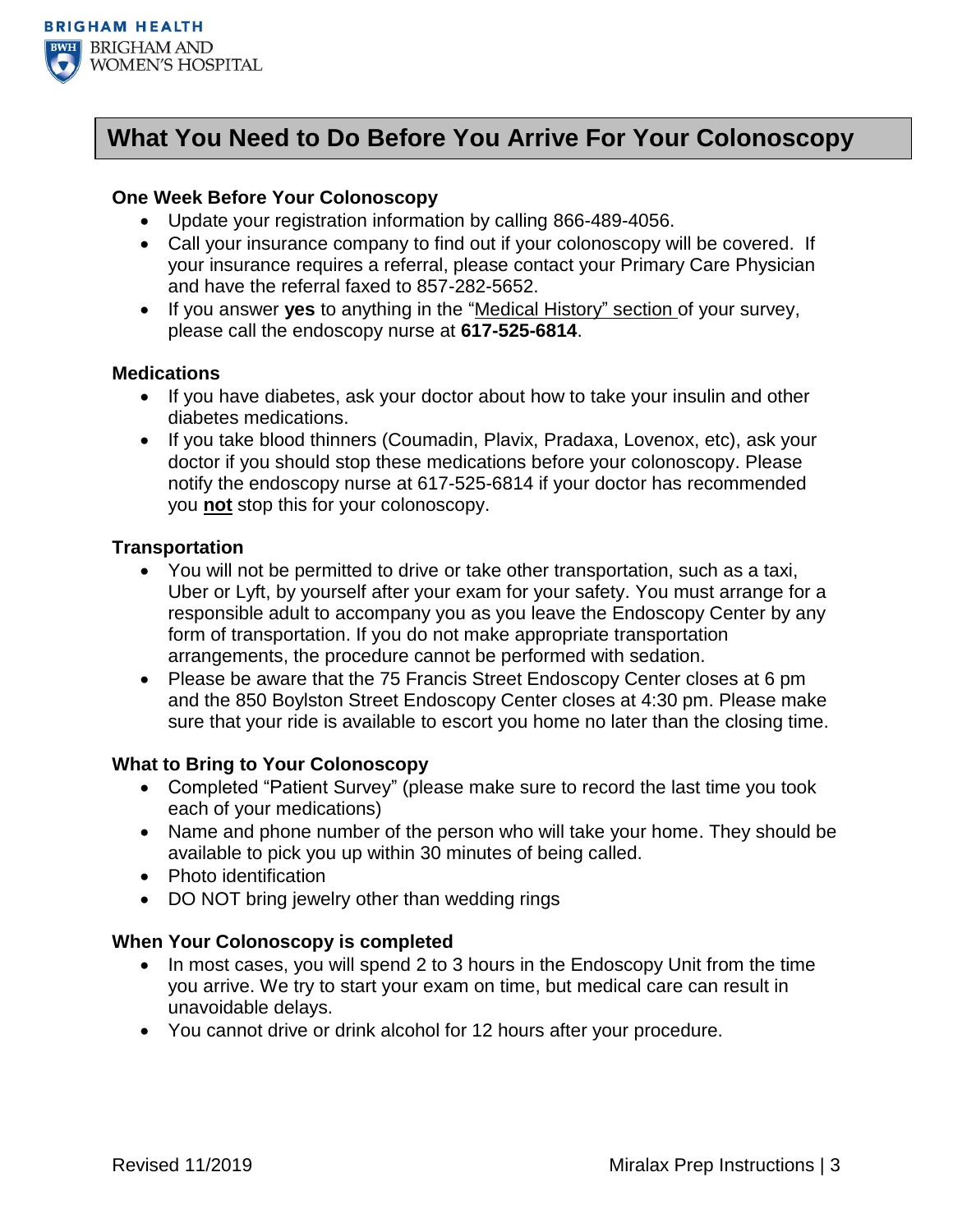

# **Colonoscopy Shopping List**

### What to Buy **At the Grocery Store**

For clear liquids (examples below):





**1 box Chicken Boullion/broth** (No noodles or solids in the broth)





**1 box "Jell-o"/gelatin** (No flavors with red coloring)







**1 bottle Ginger Ale or Clear Juice**  (Any brand)





**2 bottles (32oz each) of Gatorade**  (needed for preparation) (No flavors with red coloring)

## What to Buy **At the Pharmacy**

Medications you will need:



## **1 box Dulcolax or generic bisacodyl pills**



**1 bottle of Miralax or generic polyethylene glycol 8.3 oz (238 grams)**



**1 box of Gas-X or generic simethicone pills**





**1 saline Fleet enema or generic saline enema**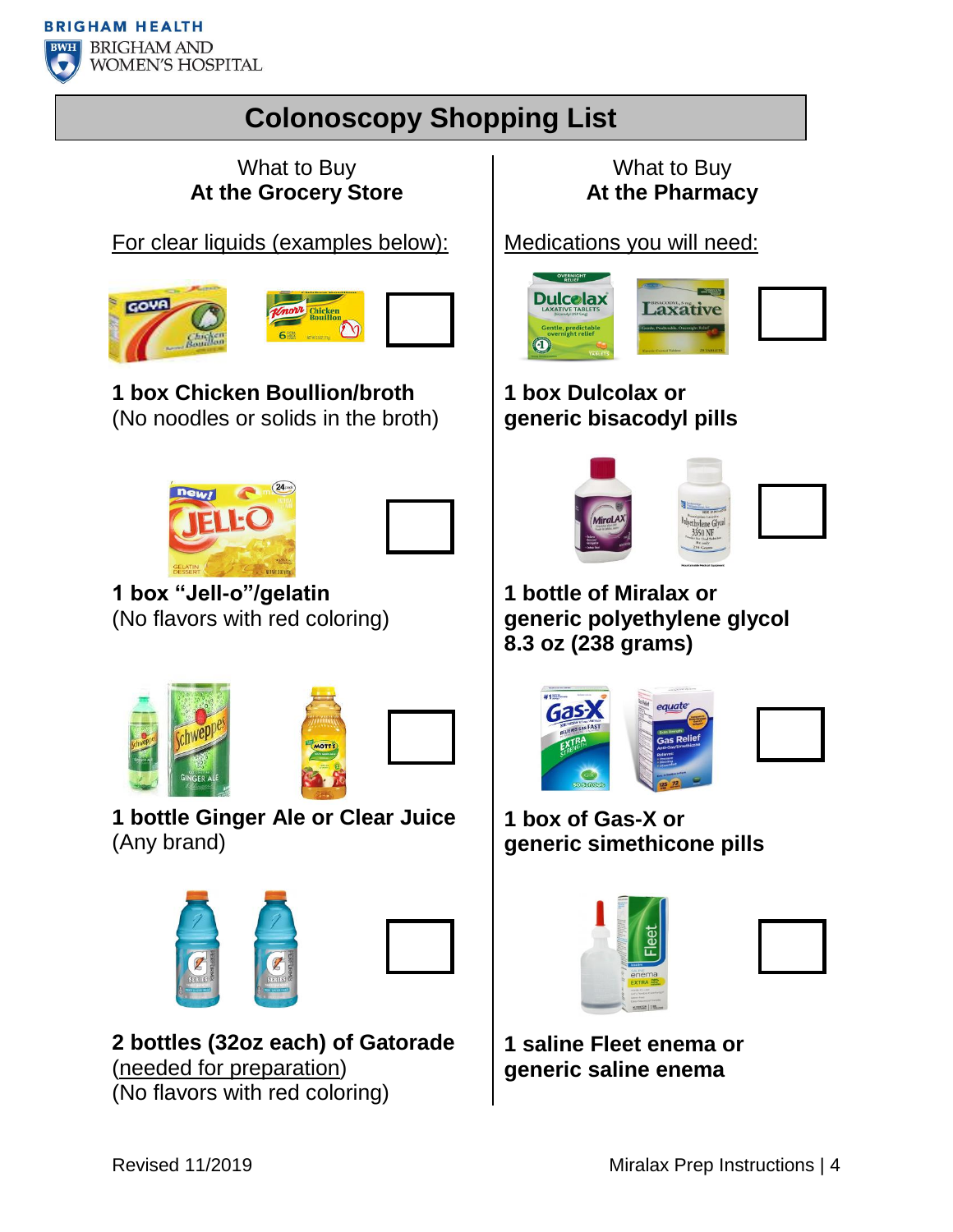

# **Colonoscopy MiraLax Preparation Instructions**

#### **Three Days Before Your Exam**

- Eat a low fiber diet: avoid nuts, seeds, corn and raw (uncooked) fruits and vegetables. **One Day Before Your Exam**
- No solid food for the entire day
- You can only have **clear liquids**, such as Jell-o, popsicles, broth, tea, black coffee and juice
- You cannot eat solid food until AFTER your exam



*When to start your bowel preparation depends on the start time of your colonoscopy, please follow the instructions below:*

#### *Morning exams (7-11:30am)*

### **Day before exam at 2 PM**

1. Take 2 Dulcolax (or generic brand bisacodyl) pills with a full glass of water

#### **Day before exam at 5 PM**

- 1. Mix 1 bottle (238 g) of Miralax and 2 bottles of Gatorade in a big pitcher
- 2. Drink 1 glass of the Gatorade/ Miralax mixture every 15 minutes until you have finished HALF (½) of the mixture
- This will cause you to have loose stools. Loose stool may not start until after you finish the next step of the prep
- Continue drinking even if you have diarrhea. You may have nausea but keep drinking to be sure your colon is clean.

### **5 hours before your exam**

- 1. Take 1 Gas-X (or generic brand simethicone) pill
- 2. Drink second half of the Gatorade/Miralax every 15 minutes until you have finished the entire mixture. You have 2 hours to finish drinking. **Do not drink anything including preparation for 3 hours before your exam**

### *Afternoon exams (12-4:30pm)*

### **Day of exam at 6 AM**

1. Take 2 Dulcolax (or generic brand bisacodyl) pills with a full glass of water

### **Day of exam at 7 AM**

- 1. Take 1 Gas-X (or generic brand simethicone) pill
- 2. Mix 1 bottle (238 g) of Miralax and 2 bottles of Gatorade in a big pitcher
- 3. Drink 1 glass of the Gatorade/ Miralax mixture every 15 minutes until you have finished the ENTIRE mixture
- This will cause you to have loose stools.
- Continue drinking even if you have diarrhea. You may have nausea but keep drinking to be sure your colon is clean.
- **Do not drink anything including preparation for 3 hours before your exam**







### *All exams*

### **3 hours Before Your Exam**

- 1. **Look at your stool**. If your stool is still not clear or yellow (the color of urine), then use 1 saline fleet enema following the instructions on the box
- 2. Take your regular medications unless instructed otherwise by a doctor with a small sip of water

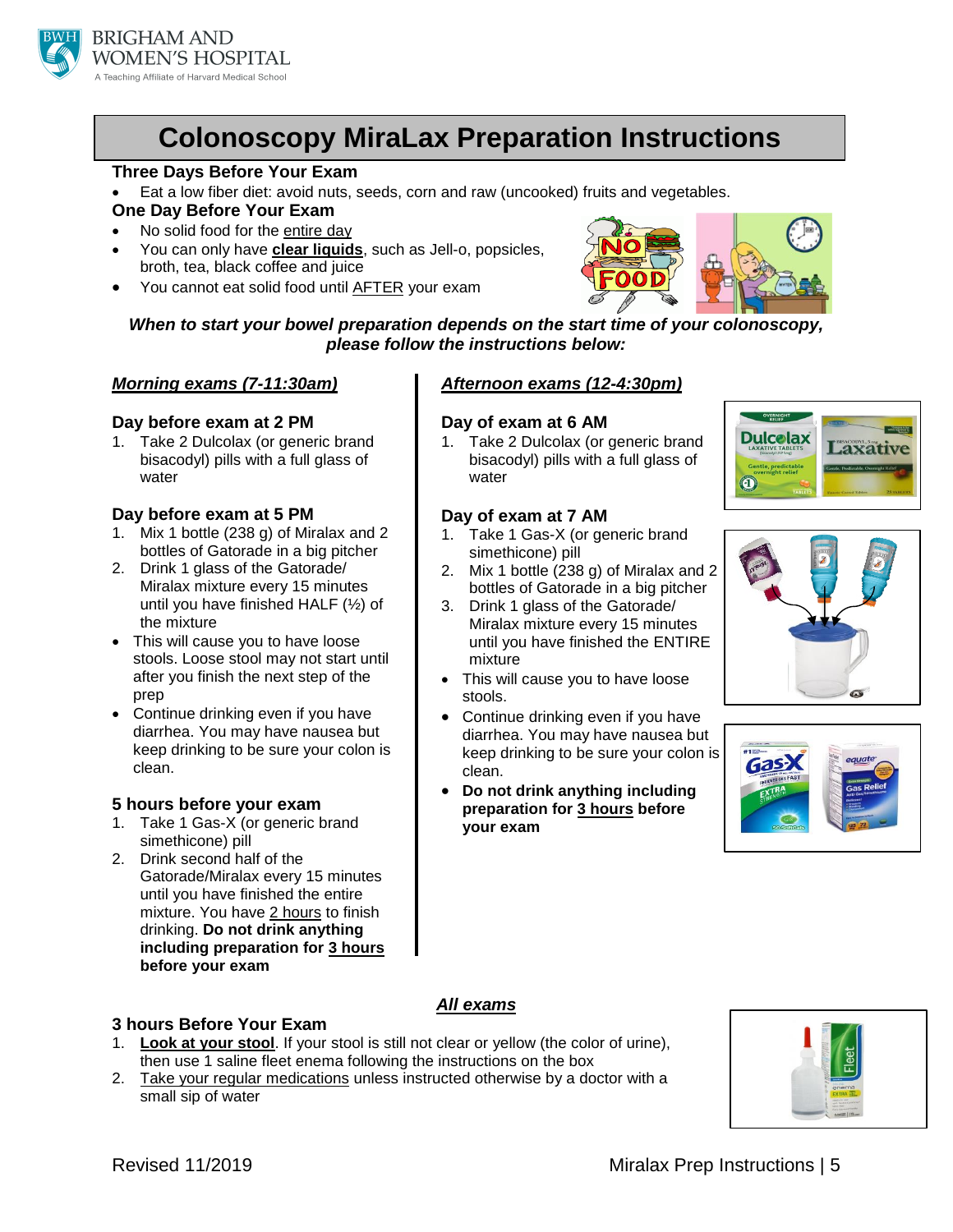

# **Endoscopy Center: Patient Survey**

### **Please complete this survey before your scheduled procedure and bring a copy with you on the day of your procedure.**

| <b>NAME</b>                                                                                                    |                                                                      |         |                                  |                                                                                            |             |                                  |
|----------------------------------------------------------------------------------------------------------------|----------------------------------------------------------------------|---------|----------------------------------|--------------------------------------------------------------------------------------------|-------------|----------------------------------|
|                                                                                                                |                                                                      |         |                                  |                                                                                            |             |                                  |
| $\bullet$                                                                                                      | Other [ ] ___________________________                                |         |                                  | I am having: Colonoscopy [ ] Sigmoidoscopy [ ] Upper Endoscopy [ ]                         |             |                                  |
| $\bullet$                                                                                                      |                                                                      |         |                                  | Did you follow the prep instructions? yes [ ] no [ ]                                       |             |                                  |
|                                                                                                                | Other [ ] ____________________                                       |         |                                  | Type of prep: Miralax [ ] 2 day prep (magnesium citrate/Miralax) [ ] GoLytely [ ] None [ ] |             |                                  |
|                                                                                                                |                                                                      |         |                                  |                                                                                            |             |                                  |
|                                                                                                                |                                                                      |         |                                  | <b>Current Medications (including prescription and over the counter)</b>                   |             |                                  |
| <b>Medication Name</b>                                                                                         | <b>Dose</b><br><u> 1989 - Jan Barnett, fransk kongresu og forske</u> |         | <b>Last Time</b><br><b>Taken</b> | <b>Medication Name</b>                                                                     | <b>Dose</b> | <b>Last Time</b><br><b>Taken</b> |
| and the company of the company of the company of the company of the company of the company of the company of t |                                                                      |         |                                  |                                                                                            |             |                                  |
|                                                                                                                |                                                                      |         |                                  | Medical History (Please check if you have any of the following):                           |             |                                  |
| <b>Internal Defibrillator</b>                                                                                  |                                                                      | yes [ ] |                                  | no []   Difficult Airway Intubation yes []                                                 |             | no [ ]                           |
| <b>Restricted Neck Movement</b>                                                                                |                                                                      | yes[]   |                                  | no [ ] Facial Deformities                                                                  | yes [ ]     | no [ ]                           |
| <b>Chronic constipation</b>                                                                                    |                                                                      |         |                                  | yes [ ] no [ ] Bleeding Disorder                                                           | yes [ ]     | no [ ]                           |
|                                                                                                                |                                                                      |         |                                  | Glutaraldehyde/Cidex Allergy yes [ ] no [ ] Propofol allergy                               | yes [ ]     | no [ ]                           |

### **If you answered YES to any of the above Medical History, please call the Endoscopy Nurse at 617-525-6814**